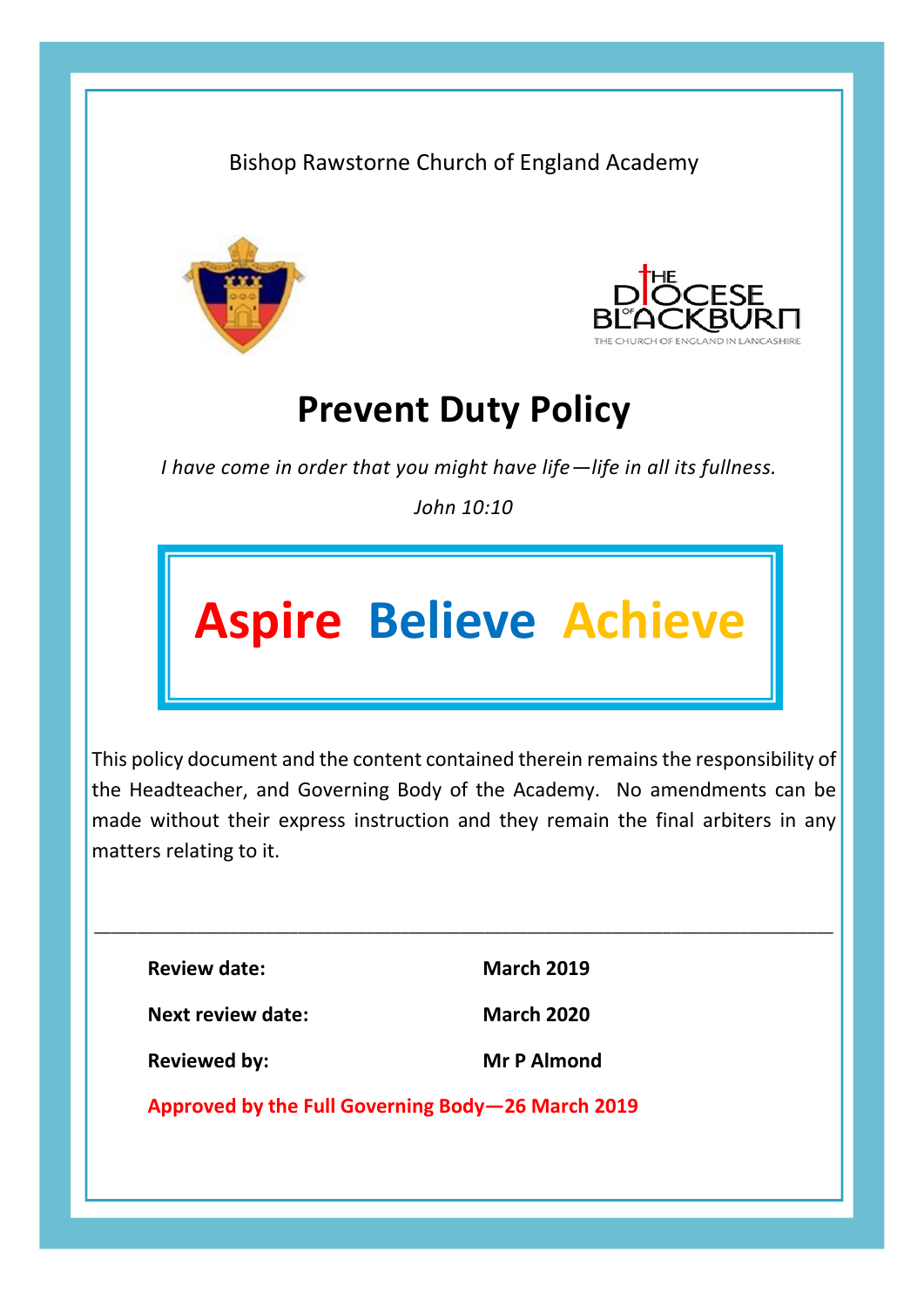#### **Contents:**

## **[Statement of intent](#page-2-0)**

- 1. [Legal framework](#page-3-0)
- 2. [Definitions](#page-3-1)
- 3. [Roles and responsibilities](#page-4-0)
- 4. [Safeguarding from extremism](#page-4-1)
- 5. ['Channel' and 'Prevent'](#page-5-0)
- 6. [Preventing radicalisation](#page-6-0)
- 7. [Making a judgement](#page-6-1)
- 8. [Community links](#page-9-0)
- 9. [Making a referral](#page-9-1)
- 10. [Promoting fundamental British values](#page-9-2)
- 11. [Policy review](#page-10-0)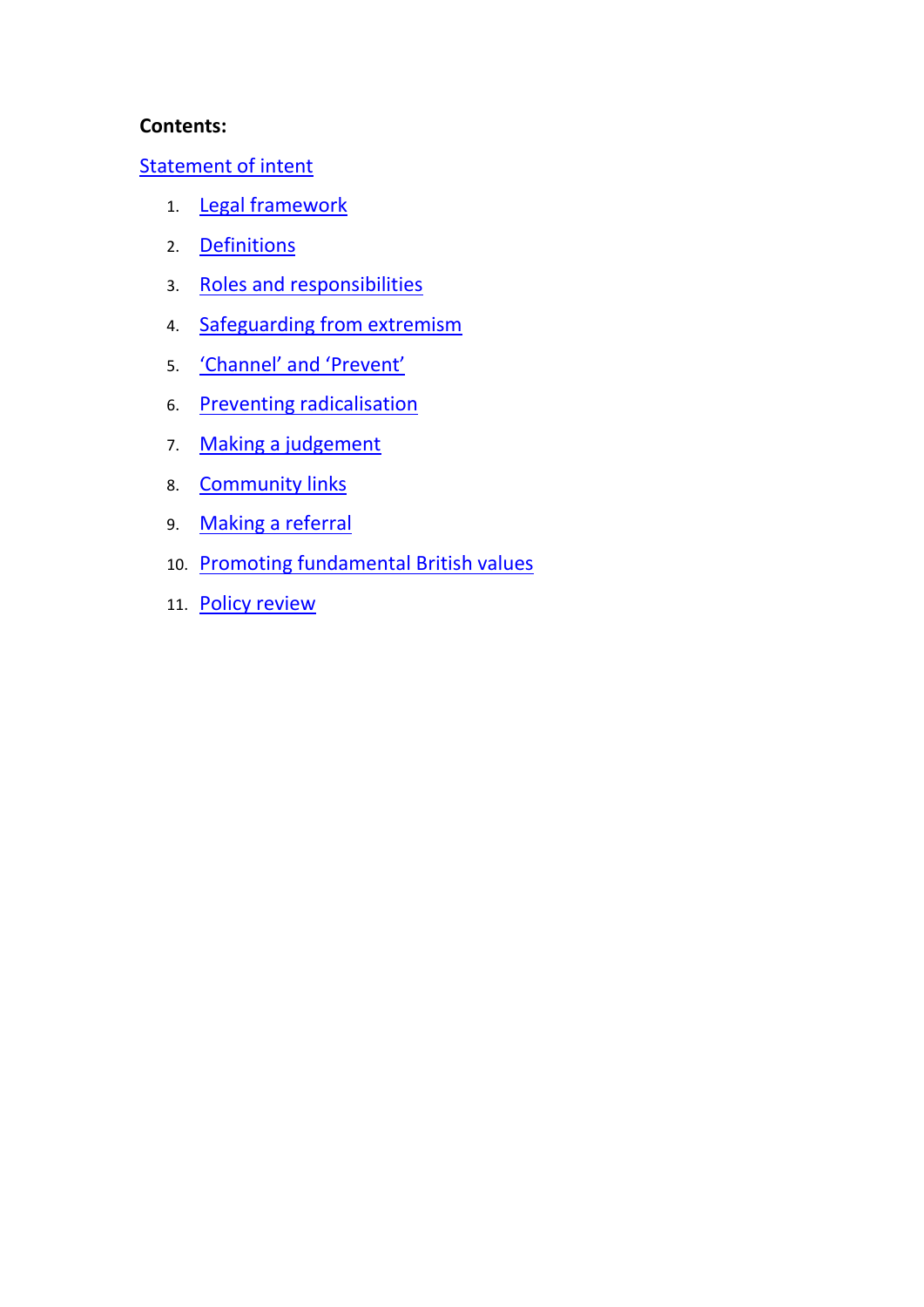### <span id="page-2-0"></span>**Statement of intent**

**Bishop Rawstorne C of E Academy** deplores terrorism of every kind and of any radical ideology. We will do anything we can to protect our students from the threat of terrorism and will not tolerate extremism or radicalisation in our school.

Our zero-tolerance approach to extremism and terrorism includes interventions, exclusions and involving third parties such as the police.

We support and adhere to the latest guidance from the DfE which requires schools to actively promote fundamental British values and to ensure that students are encouraged to regard people of all faiths, races and cultures with respect and tolerance.

This policy relates to the radicalisation of students at our school.

Signed by:

Headteacher Date: Chair of Governors Date: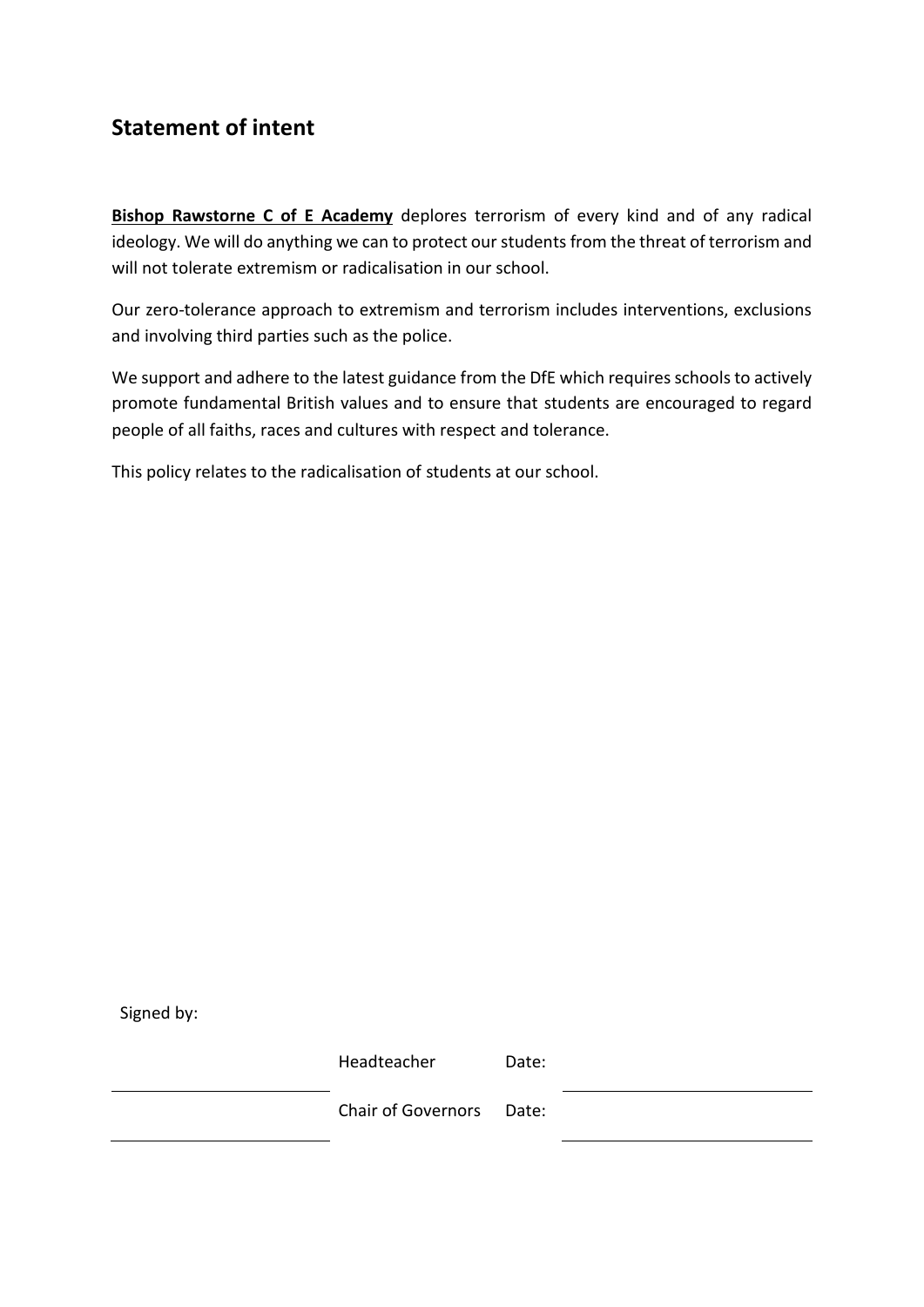#### <span id="page-3-0"></span>**1. Legal framework**

- 1.1. This policy has due regard to statutory legislation, including, but not limited to, the following:
	- The Counter-Terrorism and Security Act 2015
	- The Childcare Act 2006
	- The Data Protection Act 2018
	- The GDPR
- 1.2. This policy also has due regard to statutory and non-statutory departmental advice, including, but not limited to, the following:
	- DfE (2015) 'The Prevent duty'
	- HM Government (2015) 'Revised Prevent Duty Guidance: for England and Wales'
	- DfE (2018) 'Keeping children safe in education'
	- DfE (2018) 'Working Together to Safeguard Children'
- 1.3. This policy operates in conjunction with the following school policies and documents:
	- Safeguarding & Child Protection Policy
	- Radicalisation Risk Assessment
	- Data Protection Policy
	- Risk of Radicalisation Incident Register
	- Online Safety and Acceptable IT Use Policy
	- Accessibility, Race and Gender Policy
	- Equalities policy

#### <span id="page-3-1"></span>**2. Definitions**

#### **For the purpose of this policy:**

- 2.1. **Extremism** is defined as the holding of extreme political or religious views.
- 2.2. **Radicalisation** is defined as the process by which an individual or group comes to adopt increasingly extreme political, social, or religious ideals and aspirations.
- 2.3. **Fundamental British values** are a set of expected standards by which people resident in the UK must live.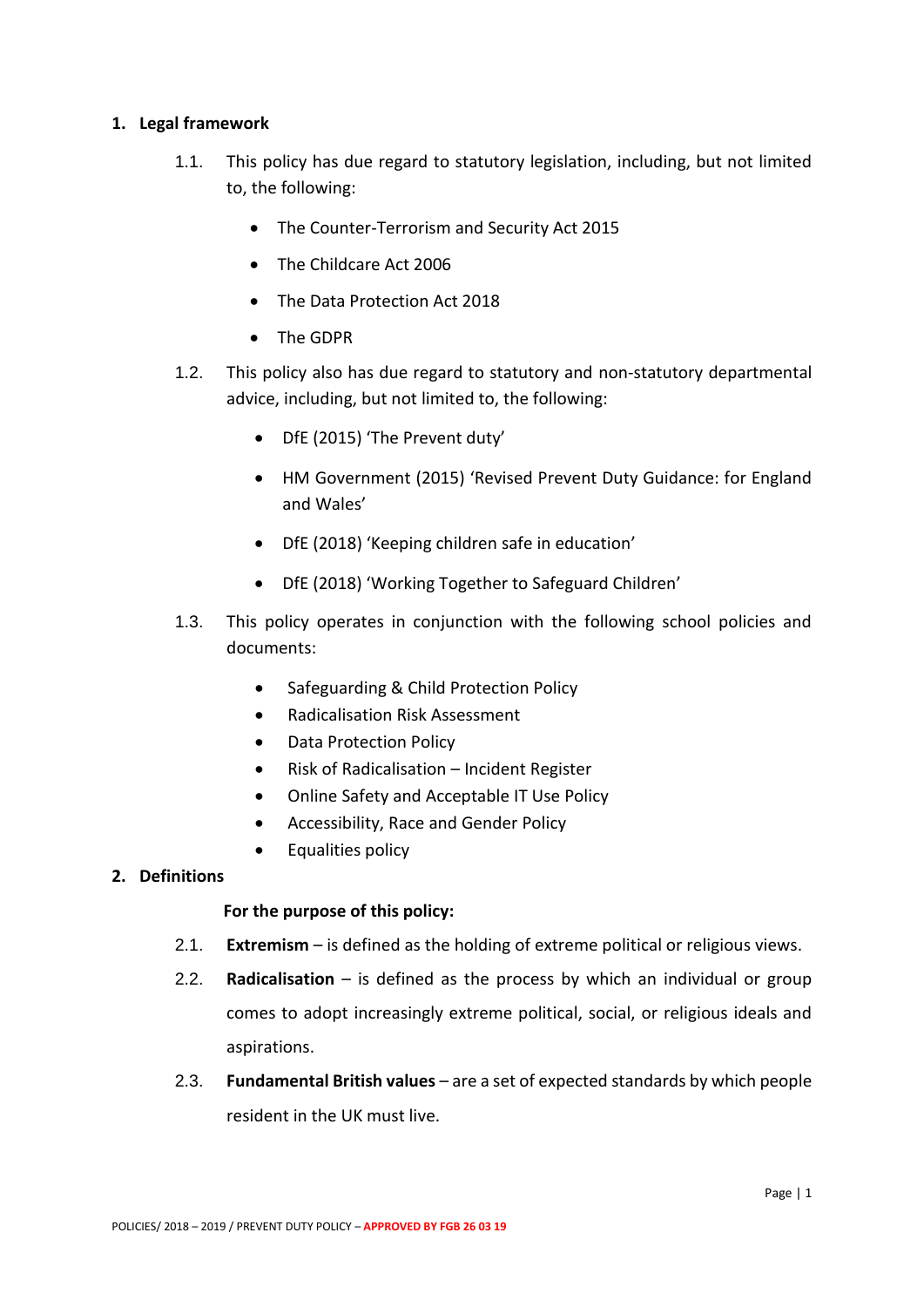#### <span id="page-4-0"></span>**3. Roles and responsibilities**

- 3.1. The headteacher is responsible for:
	- The overall implementation and management of this policy.
	- Ensuring every staff member is familiar with the scope of this policy.
	- Ensuring students are taught about British values through the curriculum.
	- Undertaking a risk assessment to determine whether students are at risk of being drawn into terrorism.
	- Identifying extremist risks in the local area.
- 3.2. The DSL, and the deputies, are responsible for:
	- Handling any referrals to the Channel programme.
	- Following up any referrals made to the Channel programme.
	- Delivering staff training on the Prevent duty.
	- Working with external agencies to support students at risk of being drawn into terrorism.
	- Providing guidance to other staff members to help them support students at risk of being drawn into terrorism.
- 3.3. All staff members are responsible for:
	- Being alert to the risk factors of extremism and radicalisation.
	- Raising any concerns with the DSL (or any deputies, in their absence).
	- Engaging in staff training on the Prevent duty.

#### <span id="page-4-1"></span>**4. Safeguarding from extremism**

- 4.1. The school protects the right to freedom of expression. This policy is not intended or designed to restrict or prevent legitimate and lawful congregation or debate.
- 4.2. The school has a dedicated DSL and deputy DSL's who deal with any incidents of extremism and or terrorism within our school community.
- 4.3. As is the school's responsibility under law, we will do our utmost to safeguard our students from being drawn into extremism and terrorism.
- 4.4. The school has strong relationships with our local safeguarding partners, and will not hesitate to involve them at the earliest opportunity if safeguarding issues arise.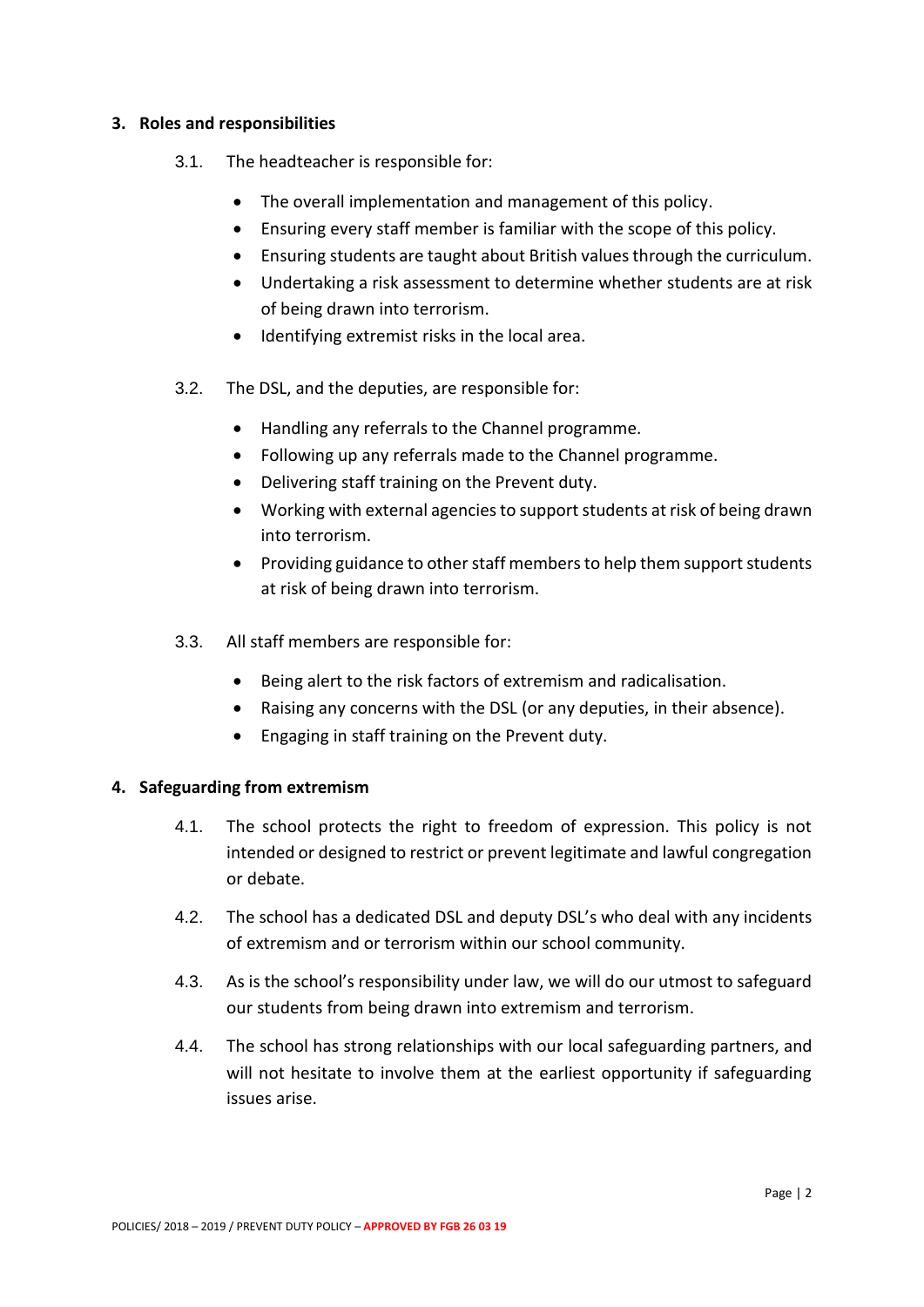- 4.5. The school encourages any pupil, parent, staff member or member of the wider school community to let our DSL or one of the deputies know if they have concerns about:
	- Students becoming radicalised.
	- Groups, clubs or societies with extremist or radical views.
	- Friends and/or families of students becoming radicalised or involved in extremism.
	- Students planning to visit known areas of conflict.
	- Members of the school and wider community attempting to draw young and/or vulnerable students into extremism.

#### <span id="page-5-0"></span>**5. 'Channel' and 'Prevent'**

- 5.1. Channel, a key element of the Home Office's Prevent strategy, is a multiagency approach to protect people at risk from radicalisation.
- 5.2. As a school, whenever necessary, we will work with the LA, local law enforcement, and religious and community leaders, to identify children vulnerable to radicalisation and to stamp out extremism if it arises. This includes identifying students:
	- Displaying feelings of grievance and injustice.
	- Feeling under threat.
	- Searching for identity, meaning and belonging.
	- Who have a desire for status amongst their peers.
	- Who have a desire for excitement and adventure.
	- Displaying a need to dominate and control others.
	- Who have a susceptibility to indoctrination.
	- Displaying a radical desire for political or moral change.
	- Who are susceptible to opportunistic involvement.
	- Who have family or friends involved in extremism.
	- Susceptible to being influenced or controlled by a group.
	- With relevant mental health issues.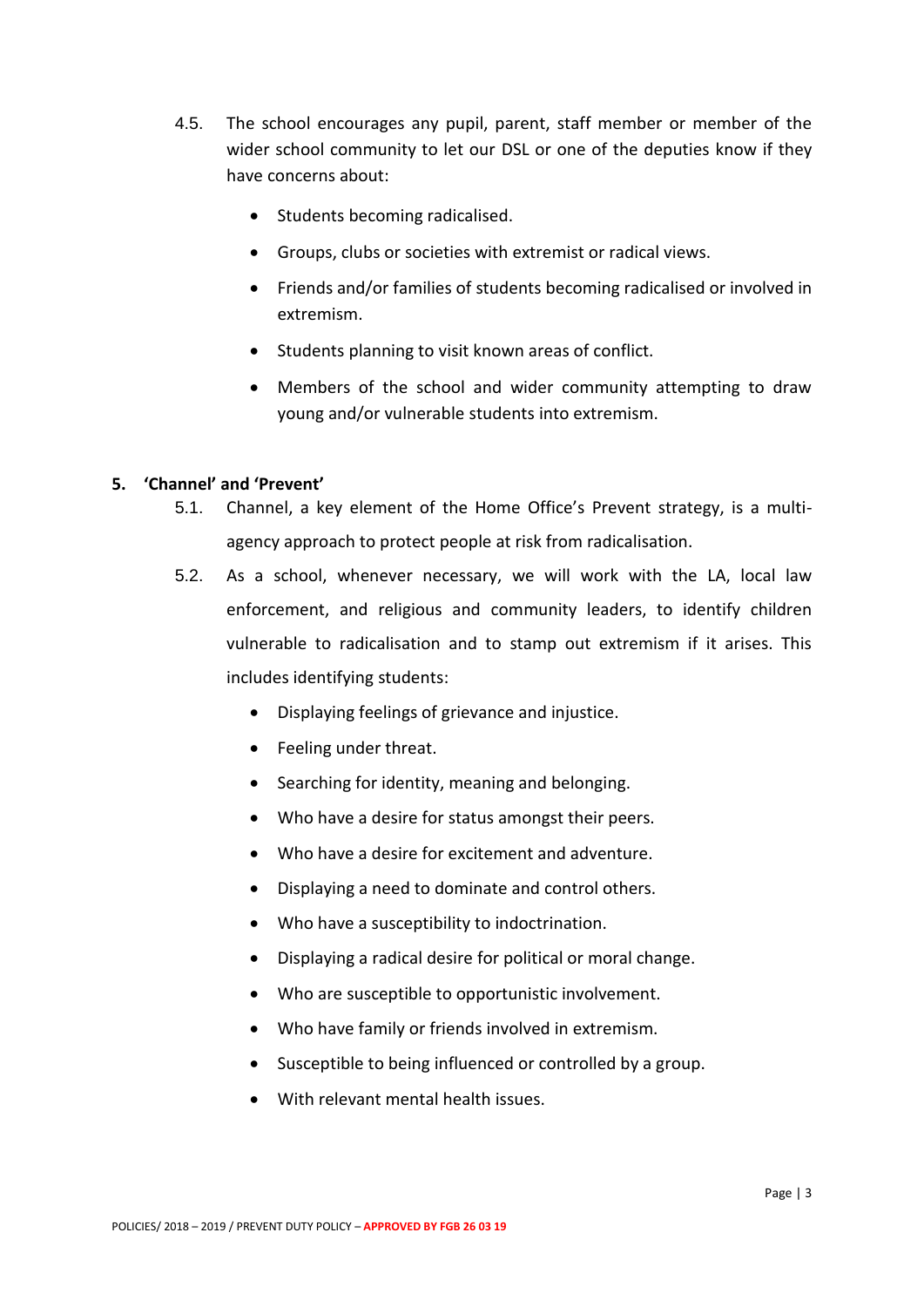#### <span id="page-6-0"></span>**6. Preventing radicalisation**

- 6.1. The school will assess the risk of students being drawn into terrorism through identifying the factors that affect children in the local area and knowing how to identify those at risk.
- 6.2. The school always takes allegations and concerns of radicalisation and/or terrorism seriously.
- 6.3. The school will help students channel their desire for excitement and adventure into suitable and healthy activities.
- 6.4. Extremist propaganda is widely available online the school will ensure that British values are promoted regularly to encourage students to develop an appreciation of society.
- 6.5. The school recognises that students' parents and families are best-placed to spot signs of radicalisation and, as such, will promote effective engagement with parents and families.
- 6.6. The school will record all internet activity that takes place on site, and establish appropriate filters to protect children from terrorist and extremist material online.
- 6.7. In accordance with Keeping Children Safe in Education and our Safeguarding and Child Protection Policy, students will be taught about the importance of staying safe online.
- 6.8. The school is stronger thanks to our open, multi-faith and multi-racial community. We will always aim to integrate and engage every child within the school community, and in the wider community.
- 6.9. The students will study a range of different religious and cultural festivals across the year.
- 6.10. The school will monitor and assess incidents which suggest students are engaging, or are at risk of engaging, in extremist activity and/or radicalisation.
- 6.11. Where a pupil has been identified as at risk of radicalisation, the school will take action proportionate to the incident or risk.

#### <span id="page-6-1"></span>**7. Making a judgement**

- 7.1. Although extremist behaviour can be presented in many forms, the school understands the following as the most obvious risk factors:
	- Disclosure about extremist or radicalised behaviour by students this could include exposure to materials outside of school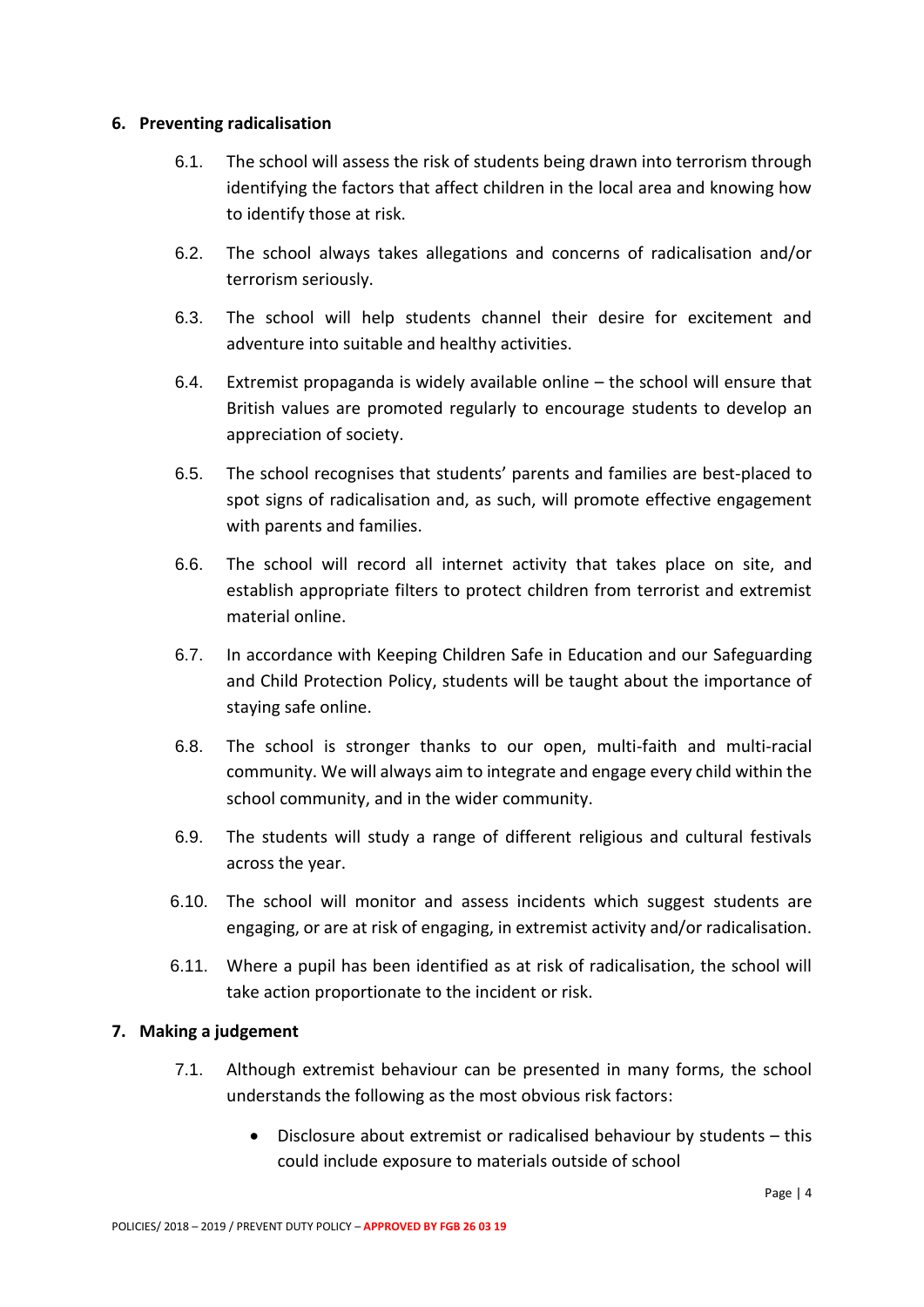- Use of specific terms associated with certain ideological views, e.g. 'hate' language
- Intelligence reports from local and national agencies regarding the radicalisation of groups of people in the local area
- Focus on specific narratives that highlight particular extremist views
- Evidence of accessing online materials that include extremist materials
- Refusal to accept views expressed by others which are counter to the school's Equalities Policy.
- Documented concerns raised by parents or family members about the changing behaviour of the pupil
- References to an extremist narrative in students' work
- Disassociation from existing friendship groups
- A loss of interest in activities which they previously engaged in
- Asking questions about identity, faith and belonging
- Behavioural characteristics, such as low self-esteem, isolation, and perceptions of failure and injustice
- Family tensions
- Migration
- Events affecting their country or region of origin
- Alienation from UK values
- Grievance triggered by personal experience of racism or discrimination
- Inappropriate forms of dress
- Property damage
- Refusal to cooperate with the requests of teachers or other adults
- 7.2. When assessing whether a pupil is at risk of radicalisation, staff will ask themselves the following questions:
	- Does the pupil have access to extremist influences through the internet?
	- Does the pupil possess or actively seek extremist material?
	- Does the pupil sympathise or support extremist groups or behaviour in their speech or written work?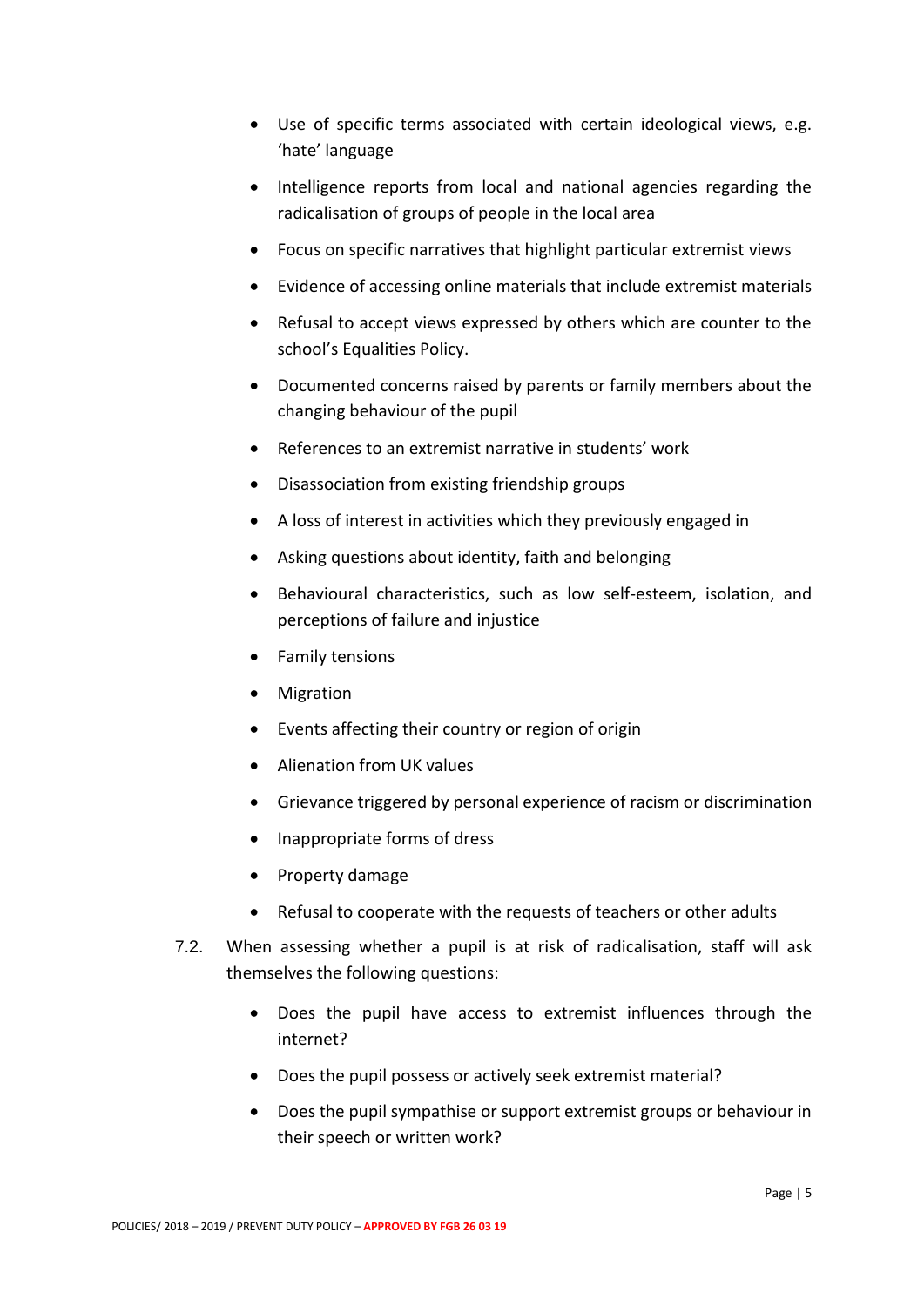- Does the pupil's demeanour suggest a new social, religious or political influence? E.g. through jewellery or clothing
- Has the pupil previously been a victim of a race hate or religious crime?
- Has the pupil experienced any major disagreements with their peers, family or faith groups, leading to rejection, isolation or exclusion?
- Does the pupil display an irregular and distorted view of religion or politics?
- Does the pupil display a strong objection towards specific cultures, faiths or race?
- Is the pupil a foreign national awaiting a decision regarding deportation or immigration?
- Is there an irregular pattern of travel within the pupil's family?
- Has the pupil witnessed or suffered from trauma or violence in a war zone or through sectarian conflict?
- Is there evidence of a relative or family friend displaying extremist views?
- Has the pupil travelled for extended periods of time to international locations?
- Does the pupil have experience of poverty, disadvantage, discrimination or social exclusion?
- Does the pupil display a lack of affinity or understanding for others?
- Is the pupil a victim of social isolation?
- Does the pupil have insecure, conflicted or absent family relationships?
- 7.3. Critical indicators include where a pupil is:
	- In contact with extremist recruiters.
	- Articulating support for extremist causes or leaders.
	- Accessing extremist websites.
	- Possessing extremist literature.
	- Using extremist narratives and a global ideology to explain personal disadvantage.
	- Justifying the use of violence to solve societal issues.
	- Joining extremist organisations.
	- Making significant changes to their appearance and/or behaviour.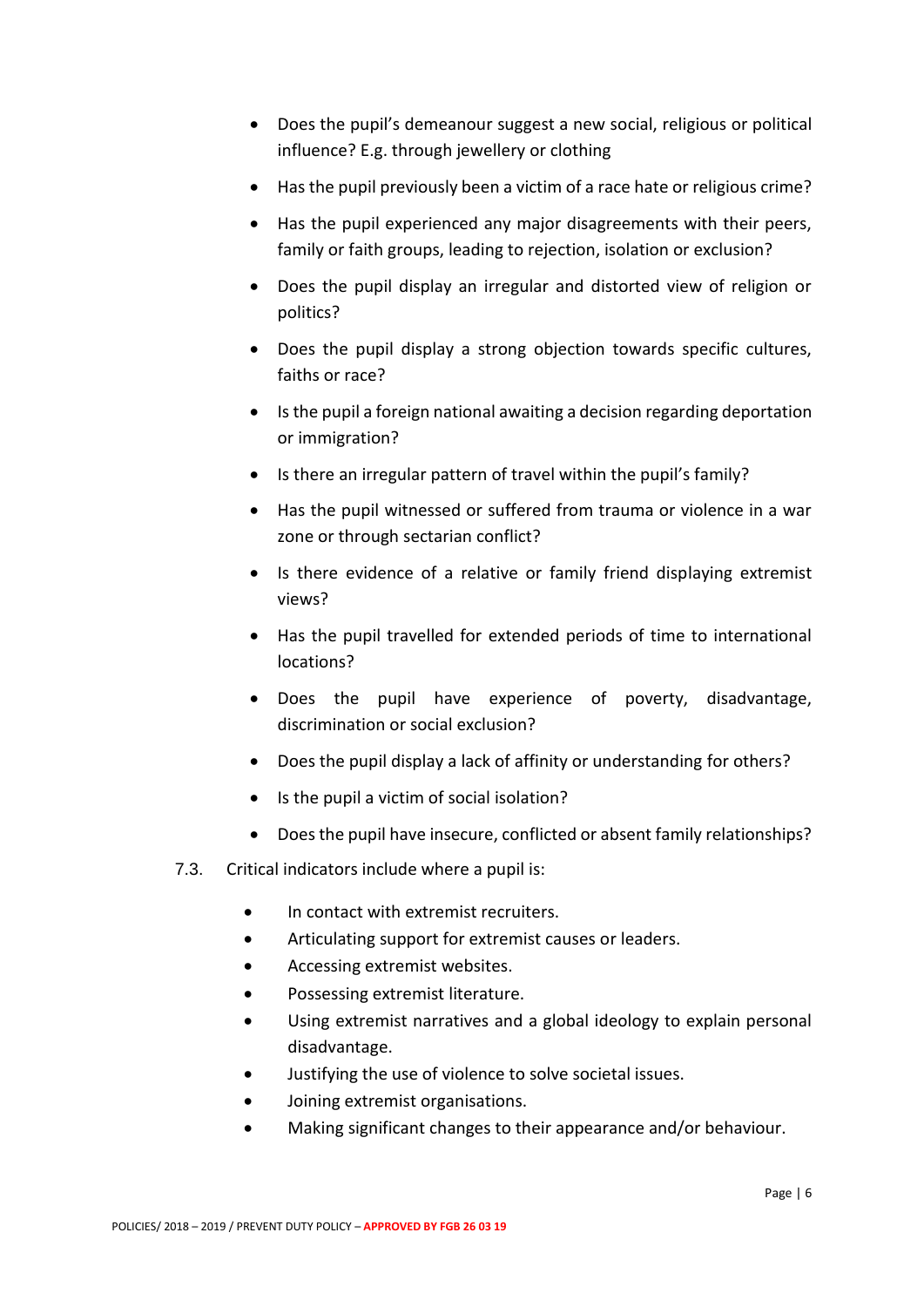- 7.4. The DSL and the deputies will undergo annual Prevent awareness training in order to provide advice and support to staff in safeguarding vulnerable people.
- 7.5. Staff will undergo annual Prevent awareness training, delivered by the DSL, in order to ensure that they are up-to-date to recognise indicators of radicalisation.
- 7.6. Staff, including the DSL and any deputies, will also undergo regular training in response to any updates.

#### <span id="page-9-0"></span>**8. Community links**

- 8.1. The school will operate an open-door policy for community members to report concerns.
- 8.2. The school will select a range of charities to support across the year which represent our school community, including local community groups.

#### <span id="page-9-1"></span>**9. Making a referral**

- 9.1. In accordance with the school's Safeguarding and Child Protection policy, if any member of staff has concerns about a pupil, they will raise this with the DSL or one of the deputies.
- 9.2. Parents will be contacted to discuss the issue and investigate where there are any mitigating home circumstances, unless doing so would put the pupil at further risk of harm. A decision will be made at this meeting to determine whether a referral should be made to the Channel programme.
- 9.3. In most cases, the DSL will refer case to the Channel programme where there is a radicalisation concern, as appropriate.
- 9.4. The LA's Channel panel will decide which support, if any, is required and arrange for this support to be implemented.
- 9.5. The DSL will follow up any referrals and the pupil will be monitored for a period of time to determine whether there have been any changes in behaviour. Parents will be consulted during this period, unless doing so would put the pupil at further risk of harm.
- 9.6. If any concerns are raised, the DSL will contact the Channel programme to discuss further steps.

#### <span id="page-9-2"></span>**10. Promoting fundamental British values**

10.1. Through the national curriculum, the school will: